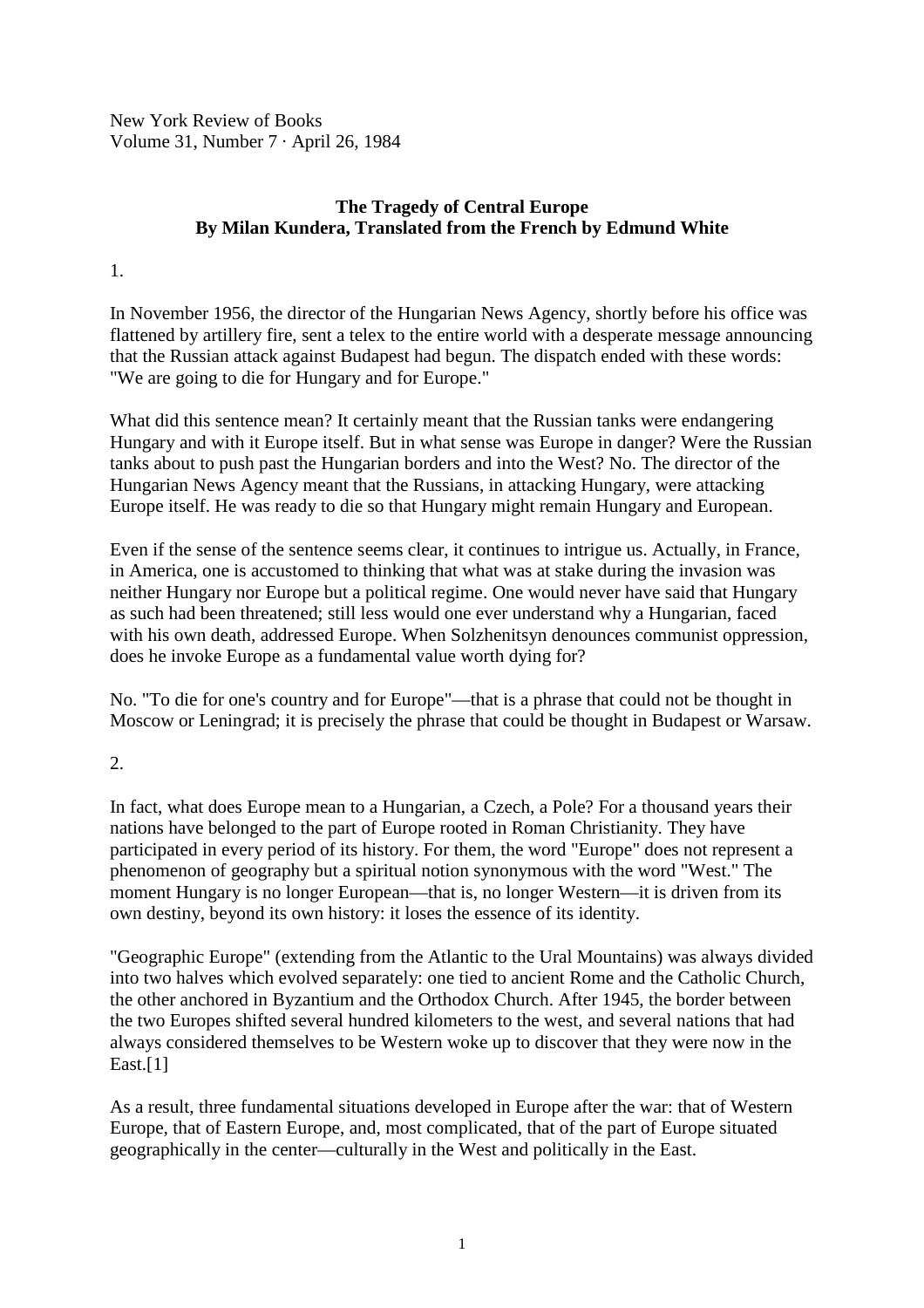The contradictions of the Europe I call Central help us to understand why during the last thirty-five years the drama of Europe has been concentrated there: the great Hungarian revolt in 1956 and the bloody massacre that followed; the Prague Spring and the occupation of Czechoslovakia in 1968; the Polish revolts of 1956, 1968, 1970, and of recent years. In dramatic content and historical impact, nothing that has occurred in "geographic Europe," in the West or the East, can be compared with the succession of revolts in Central Europe. Every single one was supported by almost the entire population. And, in every case, each regime could not have defended itself for more than three hours if it had not been backed by Russia. That said, we can no longer consider what took place in Prague or Warsaw in its essence as a drama of Eastern Europe, of the Soviet bloc, of communism; it is a drama of the West—a West that, kidnapped, displaced, and brainwashed, nevertheless insists on defending its identity.

The identity of a people and of a civilization is reflected and concentrated in what has been created by the mind—in what is known as "culture." If this identity is threatened with extinction, cultural life grows correspondingly more intense, more important, until culture itself becomes the living value around which all people rally. That is why, in each of the revolts in Central Europe, the collective cultural memory and the contemporary creative effort assumed roles so great and so decisive—far greater and far more decisive than they have been in any other European mass revolt.[2]

It was Hungarian writers, in a group named after the Romantic poet Sándor Petöfi, who undertook the powerful critique that led the way to the explosion of 1956. It was the theater, the films, the literature and philosophy that, in the years before 1968, led ultimately to the emancipation of the Prague Spring. And it was the banning of a play by Adam Mickiewicz, the greatest Polish Romantic poet, that triggered the famous revolt of Polish students in 1968. This happy marriage of culture and life, of creative achievement and popular participation, has marked the revolts of Central Europe with an inimitable beauty that will always cast a spell over those who lived through those times.

# 3.

One could say: We'll admit that Central European countries are defending their threatened identity, but their situation is not unique. Russia is in a similar situation. It, too, is about to lose its identity. In fact, it's not Russia but communism that deprives nations of their essence, and which, moreover, made the Russian people its first victim. True, the Russian language is suffocating the languages of the other nations in the Soviet empire, but it's not because the Russians themselves want to "Russianize" the others; it's because the Soviet bureaucracy deeply a-national, antinational, supranational—needs a tool to unify its state.

I understand the logic. I also understand the predicament of the Russians who fear that their beloved homeland will be confused with detested communism.

But it is also necessary to understand the Pole, whose homeland, except for a brief period between the two world wars, has been subjugated by Russia for two centuries and has been, throughout, subject to a "Russianization"—the pressure to conform to being Russian—as patient as it has been implacable.

In Central Europe, the eastern border of the West, everyone has always been particularly sensitive to the dangers of Russian might. And it's not just the Poles. Frantisek Palacky, the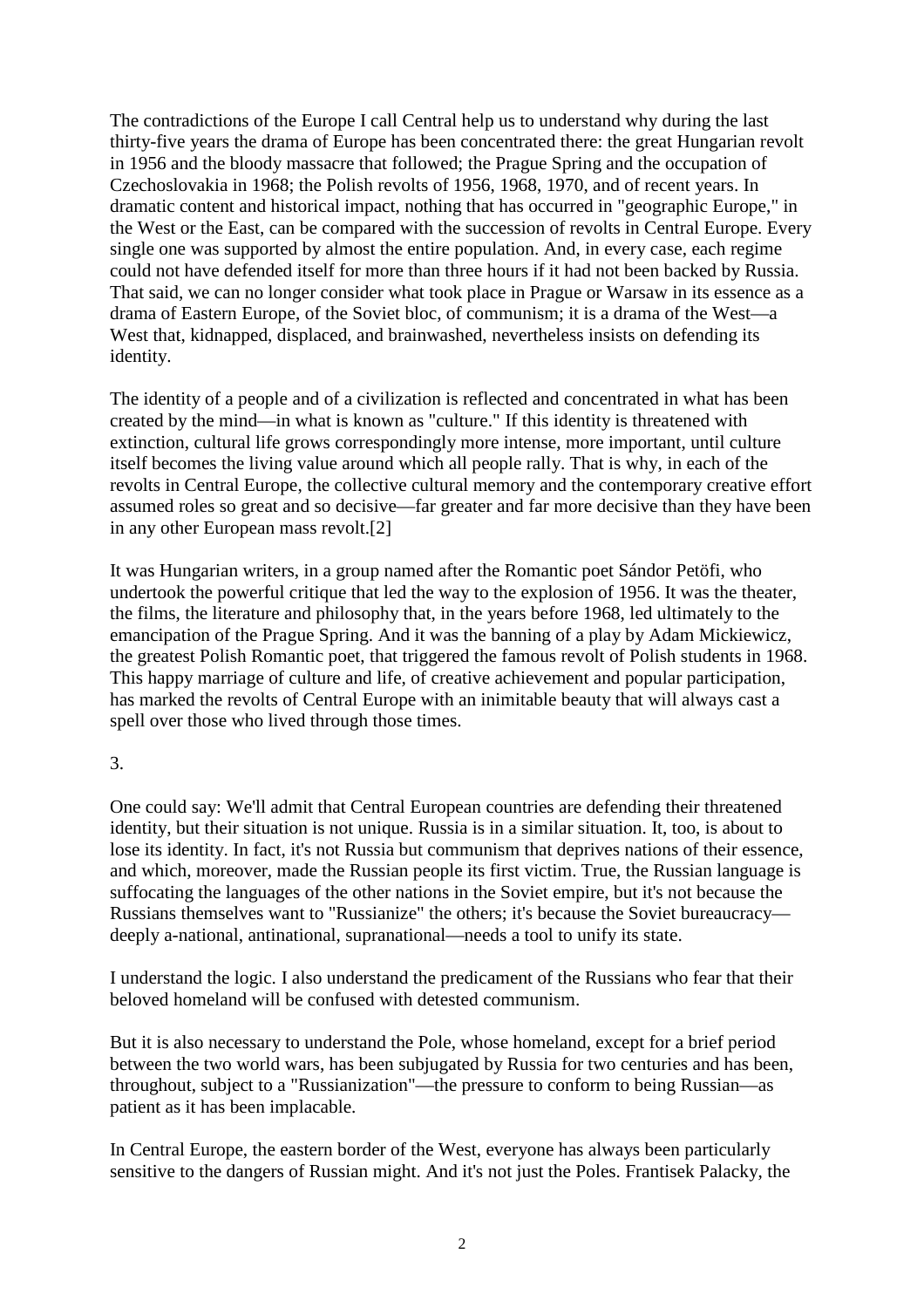great historian and the figure most representative of Czech politics in the nineteenth century, wrote in 1848 a famous letter to the revolutionary parliament of Frankfurt in which he justified the continued existence of the Hapsburg Empire as the only possible rampart against Russia, against "this power which, having already reached an enormous size today, is now augmenting its force beyond the reach of any Western country." Palacky warned of Russia's imperial ambitions; it aspired to become a "universal monarchy," which means it sought world domination. "A Russian universal monarchy," Palacky wrote, "would be an immense and indescribable disaster, an immeasurable and limitless disaster."

Central Europe, according to Palacky, ought to be a family of equal nations, each of which treating the others with mutual respect and secure in the protection of a strong, unified state would also cultivate its own individuality. And this dream, although never fully realized, would remain powerful and influential. Central Europe longed to be a condensed version of Europe itself in all its cultural variety, a small arch-European Europe, a reduced model of Europe made up of nations conceived according to one rule: the greatest variety within the smallest space. How could Central Europe not be horrified facing a Russia founded on the opposite principle: the smallest variety within the greatest space?

Indeed, nothing could be more foreign to Central Europe and its passion for variety than Russia: uniform, standardizing, centralizing, determined to transform every nation of its empire (the Ukrainians, the Belorussians, the Armenians, the Latvians, the Lithuanians, and others) into a single Russian people (or, as is more commonly expressed in this age of generalized verbal mystification, into a "single Soviet people").[3]

And so, again: is communism the negation of Russian history or its fulfillment?

Certainly it is both its negation (the negation, for example, of its religiosity) and its fulfillment (the fulfillment of its centralizing tendencies and its imperial dreams).

Seen from within Russia, this first aspect—the aspect of its discontinuity—is the more striking. From the point of view of the enslaved countries, the second aspect—that of its continuity—is felt more powerfully.[4]

#### 4.

But am I being too absolute in contrasting Russia and Western civilization? Isn't Europe, though divided into east and west, still a single entity anchored in ancient Greece and Judeo-Christian thought?

Of course. Moreover, during the entire nineteenth century, Russia, attracted to Europe, drew closer to it. And the fascination was reciprocated. Rilke claimed that Russia was his spiritual homeland, and no one has escaped the impact of the great Russian novels, which remain an integral part of the common European cultural legacy.

Yes, all this is true; the cultural betrothal between the two Europes remains a great and unforgettable memory.[5] But it is no less true that Russian communism vigorously reawakened Russia's old anti-Western obsessions and turned it brutally against Europe.

But Russia isn't my subject and I don't want to wander into its immense complexities, about which I'm not especially knowledgeable. I want simply to make this point once more: on the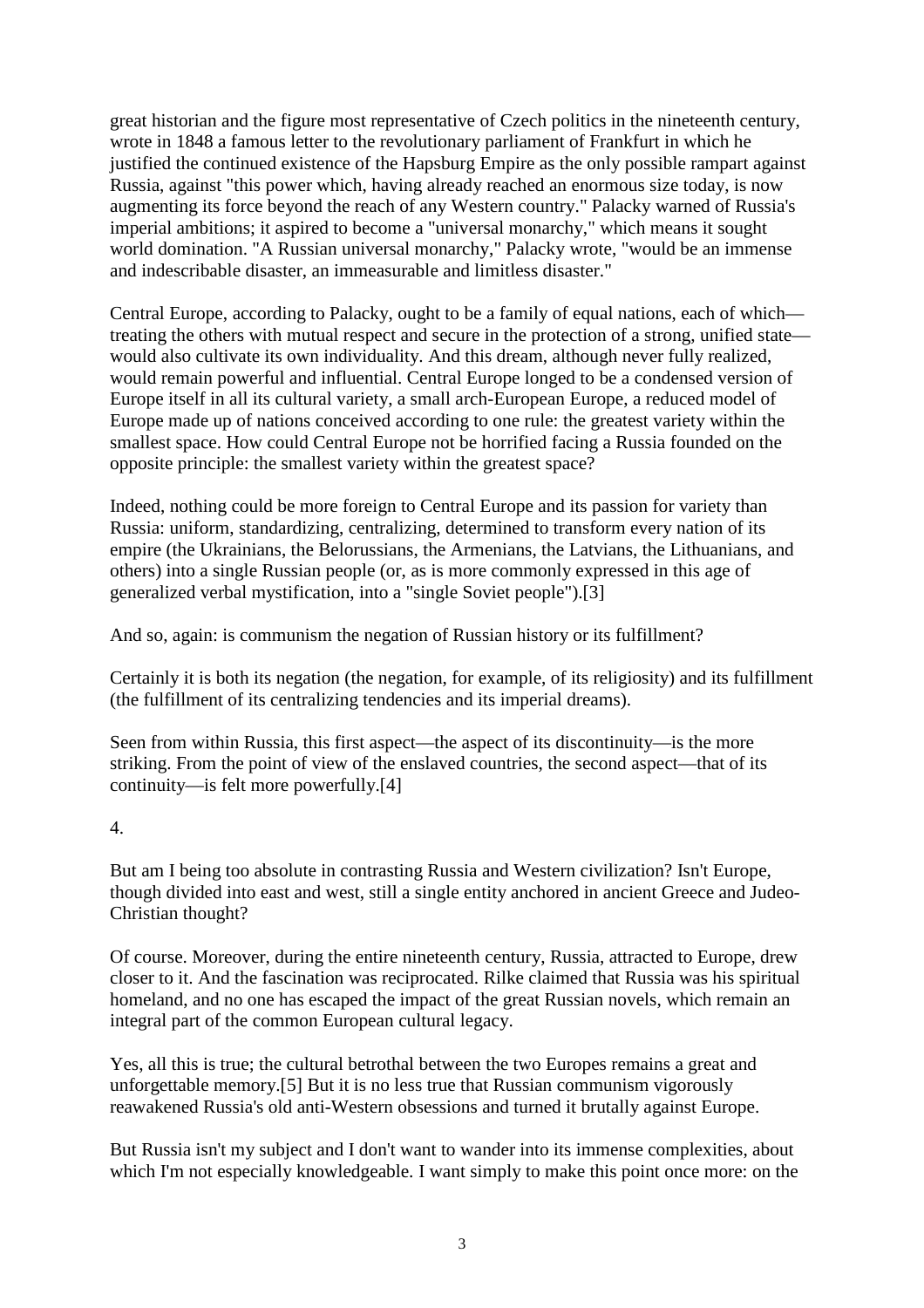eastern border of the West—more than anywhere else—Russia is seen not just as one more European power but as a singular civilization, an other civilization.

In his book Native Realm, Czeslaw Milosz speaks of the phenomenon: in the sixteenth and seventeenth centuries, the Poles waged war against the Russians "along distant borders. No one was especially interested in the Russians…. It was this experience, when the Poles found only a big void to the east, that engendered the Polish concept of a Russia situated 'out there'—outside the world."[6]

Kazimierz Brandys, in his Warsaw Diary, recalls the interesting story of a Polish writer's meeting with the Russian poet Anna Akhmatova. The Pole was complaining: his works—all of them—had been banned.

She interrupted: "Have you been imprisoned?"

"No."

"Have you at least been expelled from the Writers' Union?"

"No."

"Then what exactly are you complaining about?" Akhmatova was genuinely puzzled.

# Brandys observes:

Those are typical Russian consolations. Nothing seems horrible to them, compared to the fate of Russia. But these consolations make no sense to us. The fate of Russia is not part of our consciousness; it's foreign to us; we're not responsible for it. It weighs on us, but it's not our heritage. That was also my response to Russian literature. It scared me. Even today I'm still horrified by certain stories by Gogol and by everything Saltykov-Shchedrin wrote. I would have preferred not to have known their world, not to have known it even existed. Brandys's remarks on Gogol do not, of course, deny the value of his work as art; rather they express the horror of the world his art evokes. It is a world that—provided we are removed from it — fascinates and attracts us; the moment it closes around us, though, it reveals its terrifying foreignness. I don't know if it is worse than ours, but I do know it is different: Russia knows another (greater) dimension of disaster, another image of space (a space so immense entire nations are swallowed up in it), another sense of time (slow and patient), another way of laughing, living, and dying.

This is why the countries in Central Europe feel that the change in their destiny that occurred after 1945 is not merely a political catastrophe: it is also an attack on their civilization. The deep meaning of their resistance is the struggle to preserve their identity — or, to put it another way, to preserve their Westernness.[7]

# 5.

There are no longer any illusions about the regimes of Russia's satellite countries. But what we forget is their essential tragedy: these countries have vanished from the map of the West.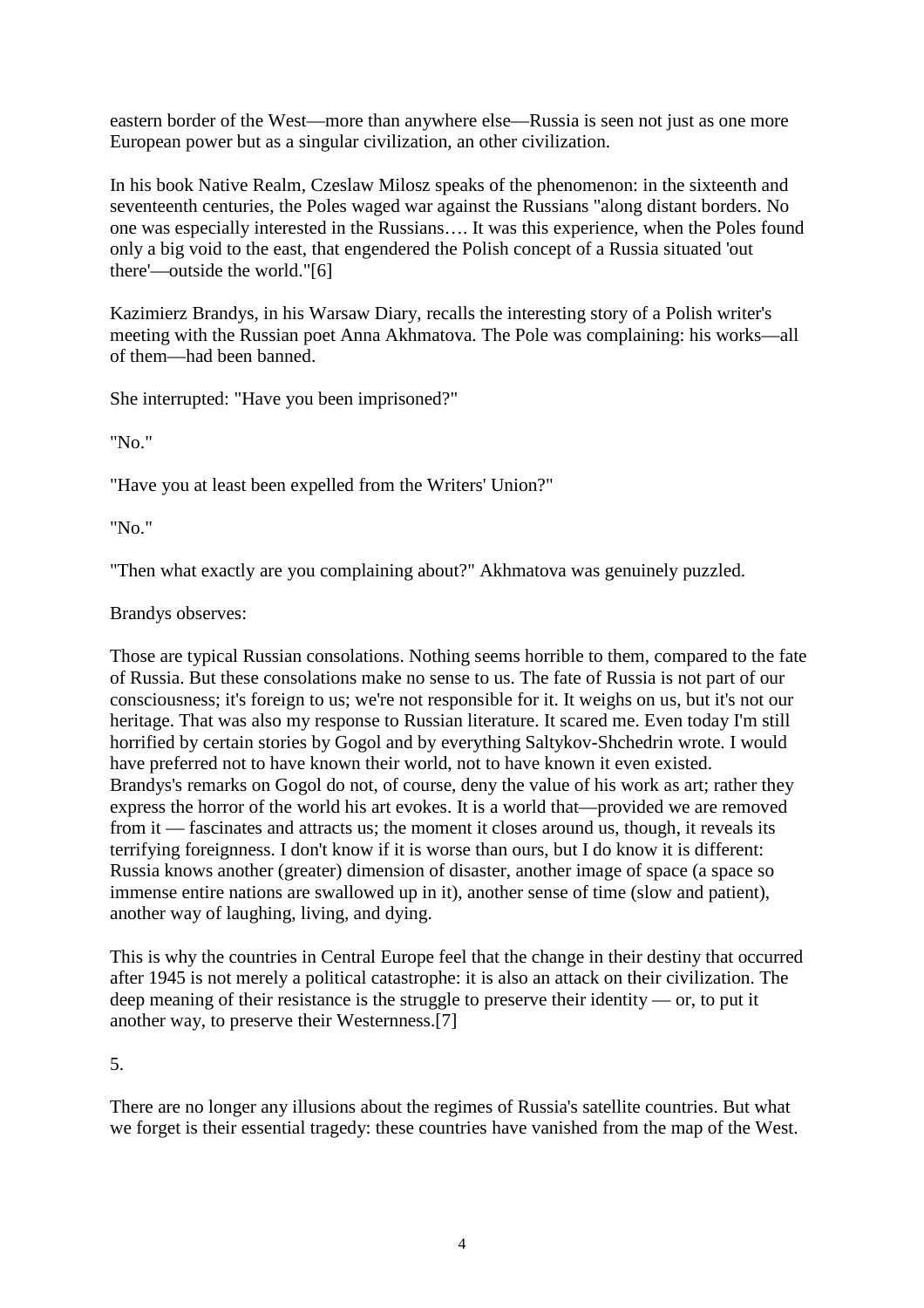Why has this disappearance remained invisible? We can locate the cause in Central Europe itself.

The history of the Poles, the Czechs, the Slovaks, the Hungarians has been turbulent and fragmented. Their traditions of statehood have been weaker and less continuous than those of the larger European nations. Boxed in by the Germans on one side and the Russians on the other, the nations of Central Europe have used up their strength in the struggle to survive and to preserve their languages. Since they have never been entirely integrated into the consciousness of Europe, they have remained the least known and the most fragile part of the West — hidden, even further, by the curtain of their strange and scarcely accessible languages.

The Austrian empire had the great opportunity of making Central Europe into a strong, unified state. But the Austrians, alas, were divided between an arrogant Pan-German nationalism and their own Central European mission. They did not succeed in building a federation of equal nations, and their failure has been the misfortune of the whole of Europe. Dissatisfied, the other nations of Central Europe blew apart their empire in 1918, without realizing that, in spite of its inadequacies, it was irreplaceable. After the First World War, Central Europe was therefore transformed into a region of small, weak states, whose vulnerability ensured first Hitler's conquest and ultimately Stalin's triumph. Perhaps for this reason, in the European memory these countries always seem to be the source of dangerous trouble.

And, to be frank, I feel that the error made by Central Europe was owing to what I call the "ideology of the Slavic world." I say "ideology" advisedly, for it is only a piece of political mystification invented in the nineteenth century. The Czechs (in spite of the severe warnings of their most respected leaders) loved to brandish naively their "Slavic ideology" as a defense against German aggressiveness. The Russians, on the other hand, enjoyed making use of it to justify their own imperial ambitions. "The Russians like to label everything Russian as Slavic, so that later they can label everything Slavic as Russian," the great Czech writer Karel Havlicek declared in 1844, trying to warn his compatriots against their silly and ignorant enthusiasm for Russia. It was ignorant because the Czechs, for a thousand years, have never had any direct contact with Russia. In spite of their linguistic kinship, the Czechs and the Russians have never shared a common world: neither a common history nor a common culture. The relationship between the Poles and the Russians, though, has never been anything less than a struggle of life and death.

Joseph Conrad was always irritated by the label "Slavic soul" that people loved to slap on him and his books because of his Polish origins, and, about sixty years ago, he wrote that "nothing could be more alien to what is called in the literary world the 'Slavic spirit' than the Polish temperament with its chivalric devotion to moral constraints and its exaggerated respect for individual rights." (How well I understand him! I, too, know of nothing more ridiculous than this cult of obscure depths, this noisy and empty sentimentality of the "Slavic soul" that is attributed to me from time to time!)[8]

Nevertheless, the idea of a Slavic world is a commonplace of world historiography. The division of Europe after 1945—which united this supposed Slavic world (including the poor Hungarians and Rumanians whose language is not, of course, Slavic—but why bother over trifles?)—has therefore seemed almost like a natural solution.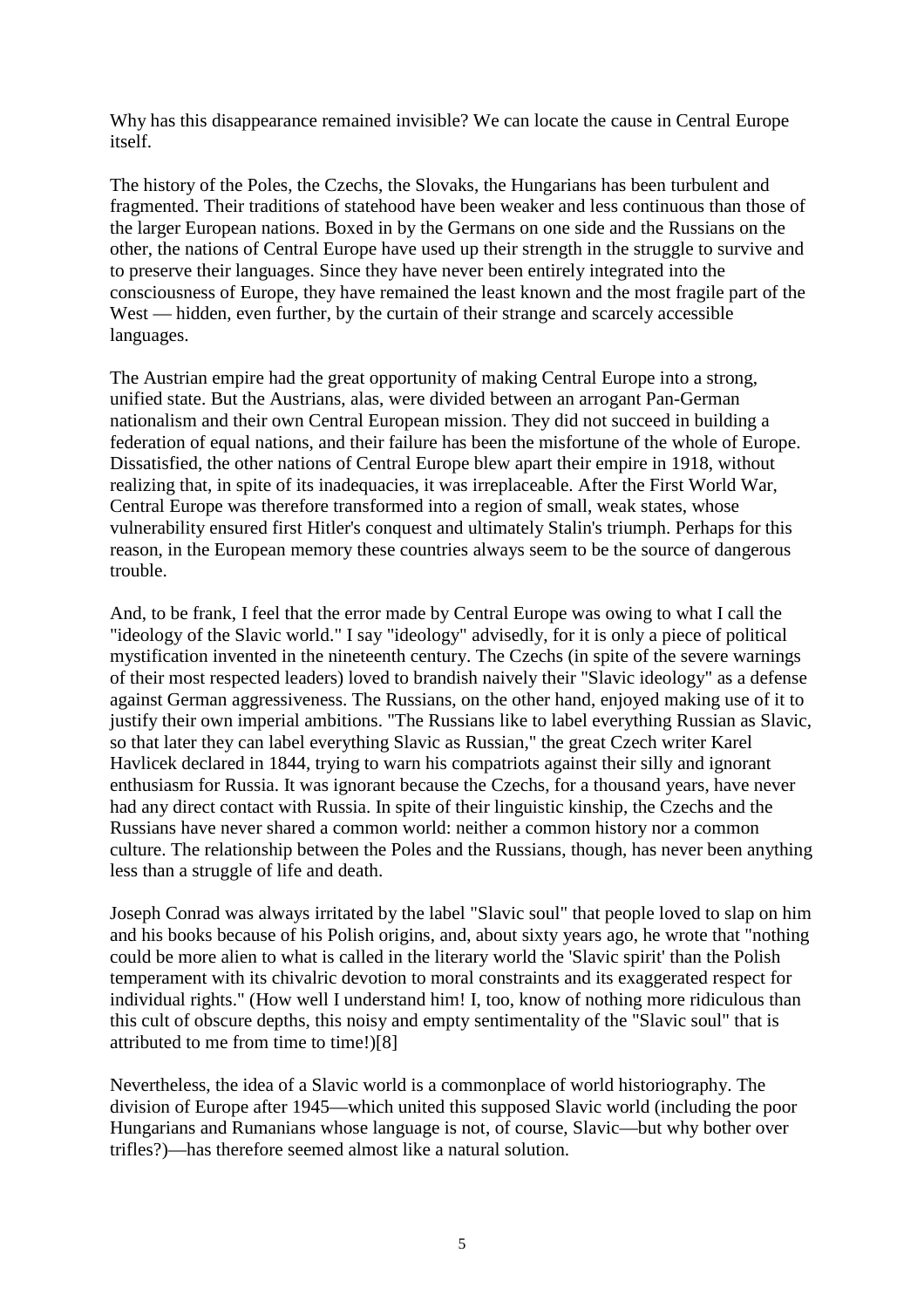So is it the fault of Central Europe that the West hasn't even noticed its disappearance?

Not entirely. At the beginning of our century, Central Europe was, despite its political weakness, a great cultural center, perhaps the greatest. And, admittedly, while the importance of Vienna, the city of Freud and Mahler, is readily acknowledged today, its importance and originality make little sense unless they are seen against the background of the other countries and cities that together participated in, and contributed creatively to, the culture of Central Europe. If the school of Schönberg founded the twelve-tone system, the Hungarian Béla Bartók, one of the greatest musicians of the twentieth century, knew how to discover the last original possibility in music based on the tonal principle. With the work of Kafka and Hasek, Prague created the great counterpart in the novel to the work of the Viennese Musil and Broch. The cultural dynamism of the non-German-speaking countries was intensified even more after 1918, when Prague offered the world the innovations of structuralism and the Prague Linguistic Circle.[9] And in Poland the great trinity of Witold Gombrowicz, Bruno Schulz, and Stanislas Witkiewicz anticipated the European modernism of the 1950s, notably the so-called theater of the absurd.

A question arises: was this entire creative explosion just a coincidence of geography? Or was it rooted in a long tradition, a shared past? Or, to put it another way: does Central Europe constitute a true cultural configuration with its own history? And if such a configuration exists, can it be defined geographically? What are its borders?

--------------------------------------------------------------------------------

It would be senseless to try to draw its borders exactly. Central Europe is not a state: it is a culture or a fate. Its borders are imaginary and must be drawn and redrawn with each new historical situation.

For example, by the middle of the fourteenth century, Charles University in Prague had already brought together intellectuals (professors and students) who were Czech, Austrian, Bavarian, Saxon, Polish, Lithuanian, Hungarian, and Rumanian with the germ of the idea of a multinational community in which each nation would have the right of its own language: indeed, it was under the indirect influence of this university (at which the religious reformer Jan Huss was once rector) that the first Hungarian and Rumanian translations of the Bible were undertaken.

Other situations followed: the Hussite revolution; the Hungarian Renaissance during the time of Mathias Korvin with its international influence; the advent of the Hapsburg Empire as the union of three independent states—Bohemia, Hungary, and Austria; the wars against the Turks; the Counter-Reformation of the seventeenth century. At this time the specific nature of Central European culture appeared suddenly in an extraordinary explosion of baroque art, a phenomenon that unified this vast region, from Salzburg to Wilno. On the map of Europe, baroque Central Europe (characterized by the predominance of the irrational and the dominant position of the visual arts and especially of music) became the opposite pole of classical France (characterized by the predominance of the rational and the dominant position of literature and philosophy). It is in the baroque period that one finds the origins of the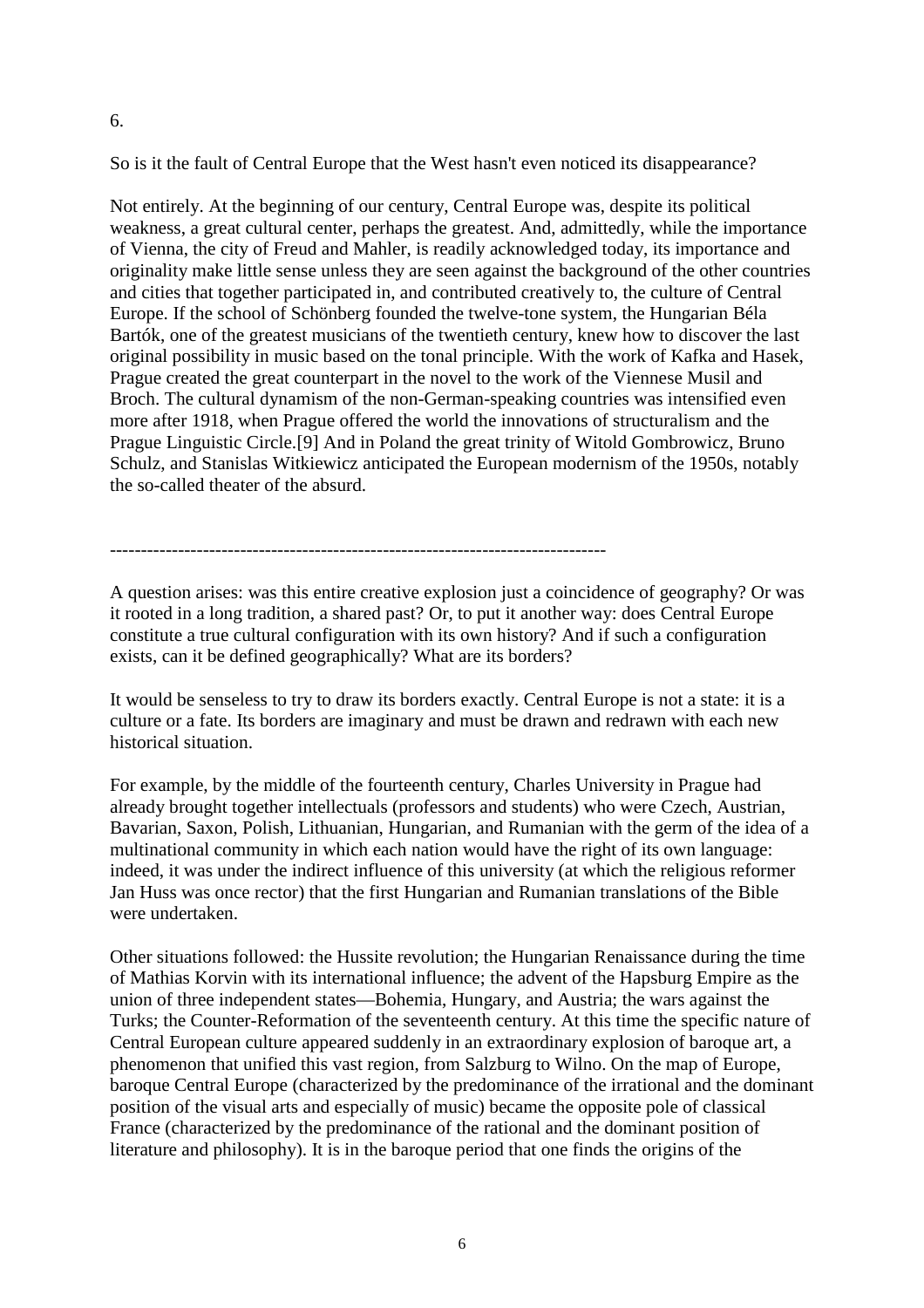extraordinary development of Central European music, which, from Haydn to Schönberg, from Liszt to Bartók, condensed within itself the evolution of all European music.

In the nineteenth century, the national struggles (of the Poles, the Hungarians, the Czechs, the Slovaks, the Croats, the Slovenes, the Rumanians, the Jews) brought into opposition nations that — insulated, egotistic, closed-off—had nevertheless lived through the same great existential experience: the experience of a nation that chooses between its existence and its nonexistence; or, to put it another way, between retaining its authentic national life and being assimilated into a larger nation. Not even the Austrians, though belonging to the dominant nation of the empire, avoided the necessity of facing this choice: they had to choose between their Austrian identity and being submerged by the larger German one. Nor could the Jews escape this question. By refusing assimilation, Zionism, also born in Central Europe, chose the same path as the other Central European nations.

The twentieth century has witnessed other situations: the collapse of the Austrian empire, Russian annexation, and the long period of Central European revolts, which are only an immense bet staked on an unknown solution.

Central Europe therefore cannot be defined and determined by political frontiers (which are inauthentic, always imposed by invasions, conquests, and occupations), but by the great common situations that reassemble peoples, regroup them in ever new ways along the imaginary and ever-changing boundaries that mark a realm inhabited by the same memories, the same problems and conflicts, the same common tradition.

## 7.

Sigmund Freud's parents came from Poland, but young Sigmund spent his childhood in Moravia, in present-day Czechoslovakia. Edmund Husserl and Gustav Mahler also spent their childhoods there. The Viennese novelist Joseph Roth had his roots in Poland. The great Czech poet Julius Zeyer was born in Prague to a German-speaking family; it was his own choice to become Czech. The mother tongue of Hermann Kafka, on the other hand, was Czech, while his son Franz took up German. The key figure in the Hungarian revolt of 1956, the writer Tibor Déry, came from a German-Hungarian family, and my dear friend Danilo Kis, the excellent novelist, is Hungario-Yugoslav. What a tangle of national destinies among even the most representative figures of each country!

And all of the names I've just mentioned are those of Jews. Indeed, no other part of the world has been so deeply marked by the influence of Jewish genius. Aliens everywhere and everywhere at home, lifted above national quarrels, the Jews in the twentieth century were the principal cosmopolitan, integrating element in Central Europe: they were its intellectual cement, a condensed version of its spirit, creators of its spiritual unity. That's why I love the Jewish heritage and cling to it with as much passion and nostalgia as though it were my own.

Another thing makes the Jewish people so precious to me: in their destiny the fate of Central Europe seems to be concentrated, reflected, and to have found its symbolic image. What is Central Europe? An uncertain zone of small nations between Russia and Germany. I underscore the words: small nation. Indeed, what are the Jews if not a small nation, the small nation par excellence? The only one of all the small nations of all time which has survived empires and the devastating march of History.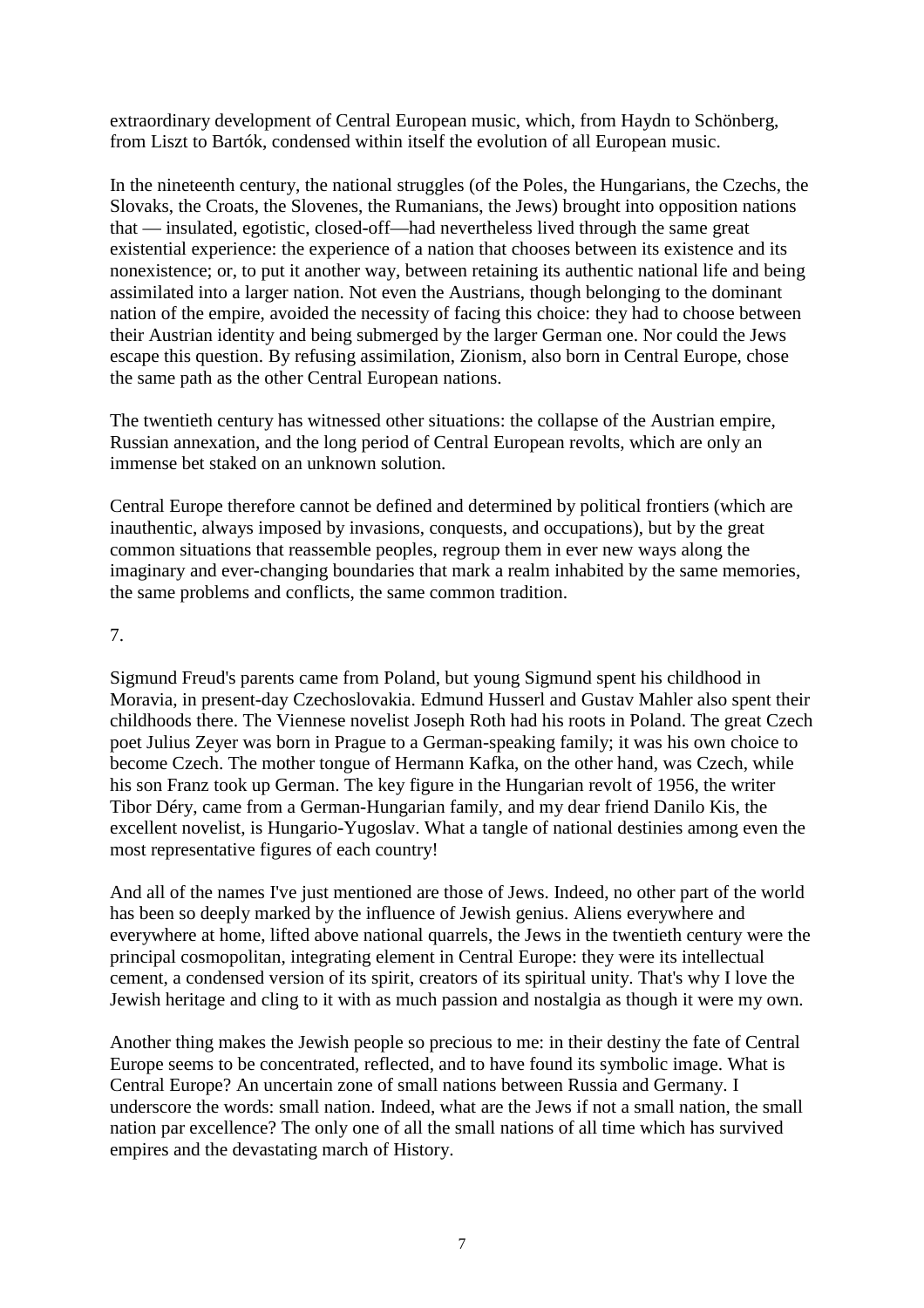But what is a small nation? I offer you my definition: the small nation is one whose very existence may be put in question at any moment; a small nation can disappear and it knows it. A French, a Russian, or an English man is not used to asking questions about the very survival of his nation. His anthems speak only of grandeur and eternity. The Polish anthem, however, starts with the verse: "Poland has not yet perished…."

Central Europe as a family of small nations has its own vision of the world, a vision based on a deep distrust of history. History, that goddess of Hegel and Marx, that incarnation of reason that judges us and arbitrates our fate—that is the history of conquerors. The people of Central Europe are not conquerors. They cannot be separated from European history; they cannot exist outside it; but they represent the wrong side of this history; they are its victims and outsiders. It's this disabused view of history that is the source of their culture, of their wisdom, of the "nonserious spirit" that mocks grandeur and glory. "Never forget that only in opposing History as such can we resist the history of our own day." I would love to engrave this sentence by Witold Gombrowicz above the entry gate to Central Europe.

Thus it was in this region of small nations who have "not yet perished" that Europe's vulnerability, all of Europe's vulnerability, was more clearly visible before anywhere else. Actually, in our modern world where power has a tendency to become more and more concentrated in the hands of a few big countries, all European nations run the risk of becoming small nations and of sharing their fate. In this sense the destiny of Central Europe anticipates the destiny of Europe in general, and its culture assumes an enormous relevance.[10]

It's enough to read the greatest Central European novels: in Hermann Broch's The Sleepwalkers, History appears as a process of gradual degradation of values; Robert Musil's The Man without Qualities paints a euphoric society which doesn't realize that tomorrow it will disappear; in Jaroslav Hasek's The Good Soldier Schweik, pretending to be an idiot becomes the last possible method for preserving one's freedom; the novelistic visions of Kafka speak to us of a world without memory, of a world that comes after historic time.[11] All of this century's great Central European works of art, even up to our own day, can be understood as long meditations on the possible end of European humanity.

#### 8.

Today, all of Central Europe has been subjugated by Russia with the exception of little Austria, which, more by chance than necessity, has retained its independence, but ripped out of its Central European setting, it has lost most of its individual character and all of its importance. The disappearance of the cultural home of Central Europe was certainly one of the greatest events of the century for all of Western civilization. So, I repeat my question: how could it possibly have gone unnoticed and unnamed?

The answer is simple: Europe hasn't noticed the disappearance of its cultural home because Europe no longer perceives its unity as a cultural unity.

In fact, what is European unity based on?

In the Middle Ages, it was based on a shared religion. In the modern era, in which the medieval God has been changed into a Deus absconditus, religion bowed out, giving way to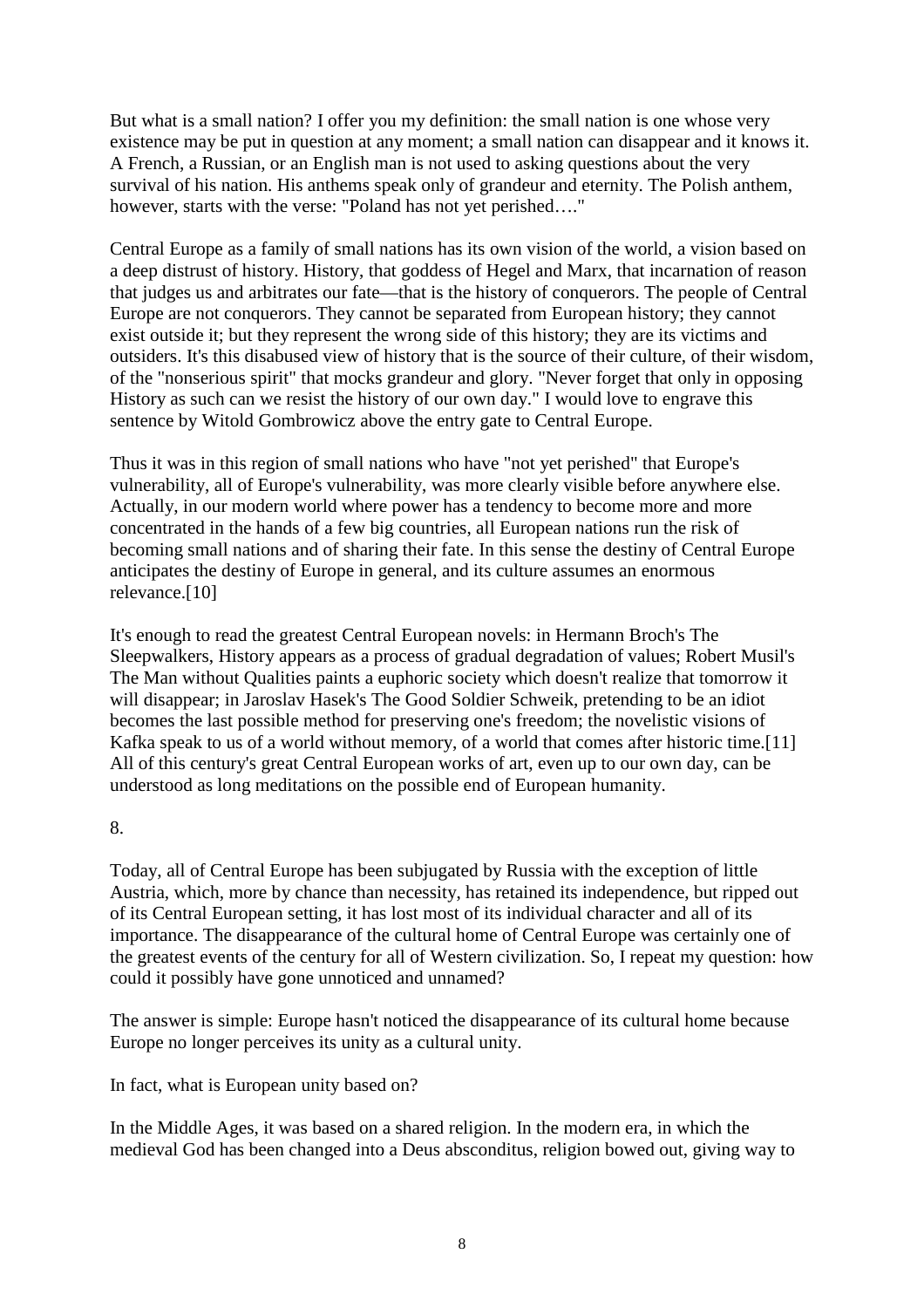culture, which became the expression of the supreme values by which European humanity understood itself, defined itself, identified itself as European.

Now it seems that another change is taking place in our century, as important as the one that divided the Middle Ages from the modern era. Just as God long ago gave way to culture, culture in turn is giving way.

But to what and to whom? What realm of supreme values will be capable of uniting Europe? Technical feats? The marketplace? The mass media? (Will the great poet be replaced by the great journalist?)[12] Or by politics? But by which politics? The right or the left? Is there a discernible shared ideal that still exists above this Manichaeanism of the left and the right that is as stupid as it is insurmountable? Will it be the principle of tolerance, respect for the beliefs and ideas of other people? But won't this tolerance become empty and useless if it no longer protects a rich creativity or a strong set of ideas? Or should we understand the abdication of culture as a sort of deliverance, to which we should ecstatically abandon ourselves? Or will the Deus absconditus return to fill the empty space and reveal himself? I don't know, I know nothing about it. I think I know only that culture has bowed out.

## 9.

Franz Werfel spent the first third of his life in Prague, the second third in Vienna, and the last third as an emigrant, first in France, then in America—there you have a typically Central European biography. In 1937 he was in Paris with his wife, the famous Alma, Mahler's widow; he'd been invited there by the Organization for Intellectual Cooperation within the League of Nations to a conference on "The Future of Literature." During the conference Werfel took a stand not only against Hitlerism but also against the totalitarian threat in general, the ideological and journalistic mindlessness of our times that was on the verge of destroying culture. He ended his speech with a proposal that he thought might arrest this demonic process: to found a World Academy of Poets and Thinkers (Weltakademie der Dichter und Denker). In no circumstance should the members be named by their states. The selection of members should be dependent only on the value of their work. The number of members, made up of the greatest writers in the world, should be between twenty-four and forty. The task of this academy, free of politics and propaganda, would be to "confront the politicization and barbarization of the world."

Not only was this proposal rejected, it was openly ridiculed. Of course, it was naive. Terribly naive. In a world absolutely politicized, in which artists and thinkers were already irremediably "committed," already politically engagé, how could such an independent academy possibly be created? Wouldn't it have the rather comic aspect of an assembly of noble souls?

However, this naive proposal strikes me as moving, because it reveals the desperate need to find once again a moral authority in a world stripped of values. It reveals the anguished desire to hear the inaudible voice of culture, the voice of the Dichter und Denker. [13]

This story is mixed up in my mind with the memory of a morning when the police, after making a mess of the apartment of one of my friends, a famous Czech philosopher, confiscated a thousand pages of his philosophic manuscript. Shortly after we were walking through the streets of Prague. We walked down from the Castle hill, where he lived, toward the peninsula of Kampa; we crossed the Manes Bridge. He was trying to make a joke of it all: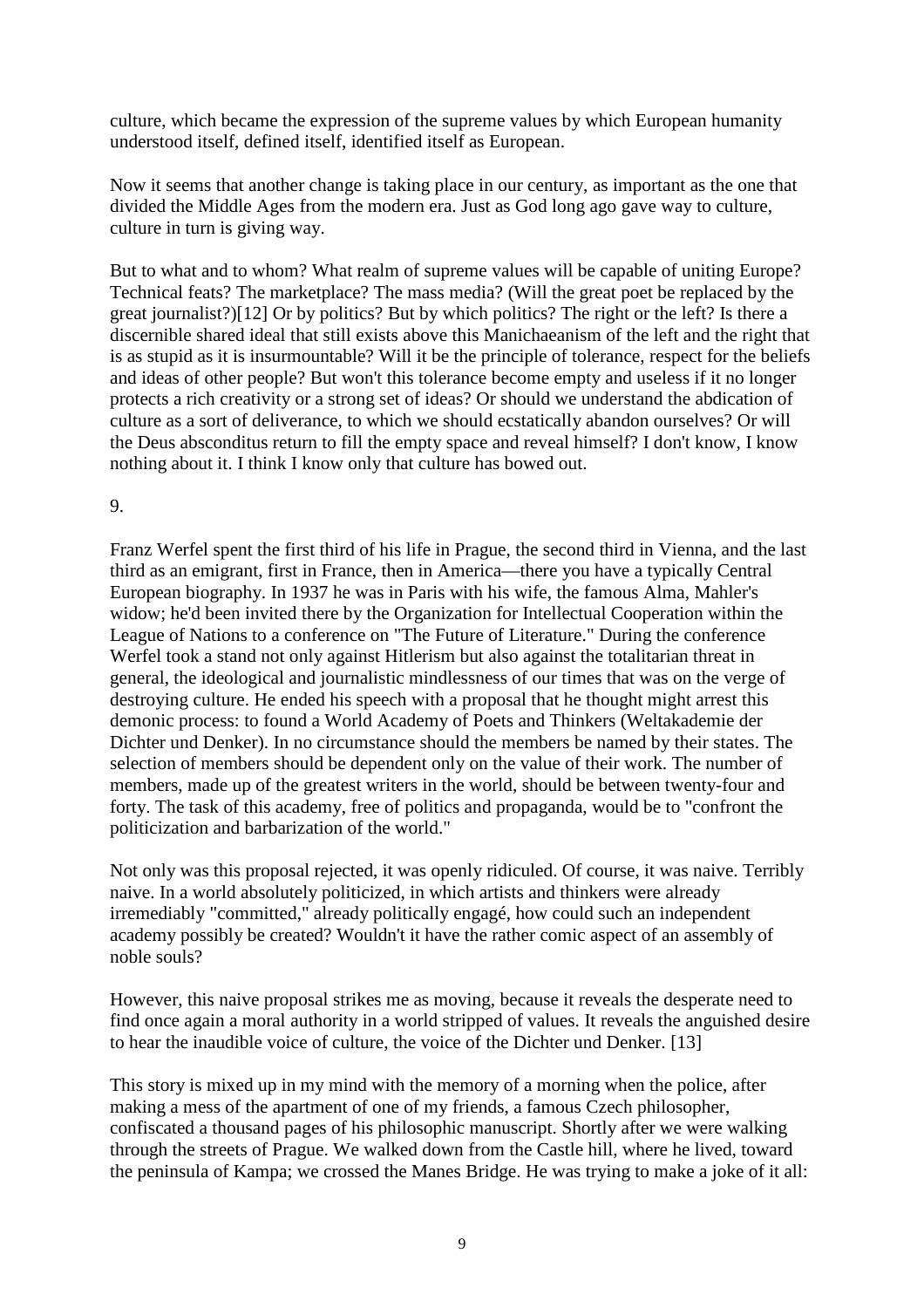how were the police going to decipher his philosophical lingo, which was rather hermetic? But no joke could soothe his anguish, could make up for the loss of ten years' work that this manuscript represented—for he did not have another copy.

We talked about the possibility of sending an open letter abroad in order to turn this confiscation into an international scandal. It was perfectly clear to us that he shouldn't address the letter to an institution or a statesman but only to some figure above politics, someone who stood for an unquestionable moral value, someone universally acknowledged in Europe. In other words, a great cultural figure. But who was this person?

Suddenly we understood that this figure did not exist. To be sure, there were great painters, playwrights, and musicians, but they no longer held a privileged place in society as moral authorities that Europe would acknowledge as its spiritual representatives. Culture no longer existed as a realm in which supreme values were enacted.

We walked toward the square in the old city near which I was then living, and we felt an immense loneliness, a void, the void in the European space from which culture was slowly withdrawing.<sup>[14]</sup>

## 10.

The last direct personal experience of the West that Central European countries remember is the period from 1918 to 1938. Their picture of the West, then, is of the West in the past, of a West in which culture had not yet entirely bowed out.

With this in mind, I want to stress a significant circumstance: the Central European revolts were not nourished by the newspapers, radio, or television—that is, by the "media." They were prepared, shaped, realized by novels, poetry, theater, cinema, historiography, literary reviews, popular comedy and cabaret, philosophical discussions—that is, by culture.[15] The mass media—which, for the French and Americans, are indistinguishable from whatever the West today is meant to be—played no part in these revolts (since the press and television were completely under state control).

That's why, when the Russians occupied Czechoslovakia, they did everything possible to destroy Czech culture.[16] This destruction had three meanings: first, it destroyed the center of the opposition; second, it undermined the identity of the nation, enabling it to be more easily swallowed up by Russian civilization; third, it put a violent end to the modern era, the era in which culture still represented the realization of supreme values.

This third consequence seems to me the most important. In effect, totalitarian Russian civilization is the radical negation of the modern West, the West created four centuries ago at the dawn of the modern era: the era founded on the authority of the thinking, doubting individual, and on an artistic creation that expressed his uniqueness. The Russian invasion has thrown Czechoslovakia into a "postcultural" era and left it defenseless and naked before the Russian army and the omnipresent state television.

While still shaken by this triply tragic event which the invasion of Prague represented, I arrived in France and tried to explain to French friends the massacre of culture that had taken place after the invasion: "Try to imagine! All of the literary and cultural reviews were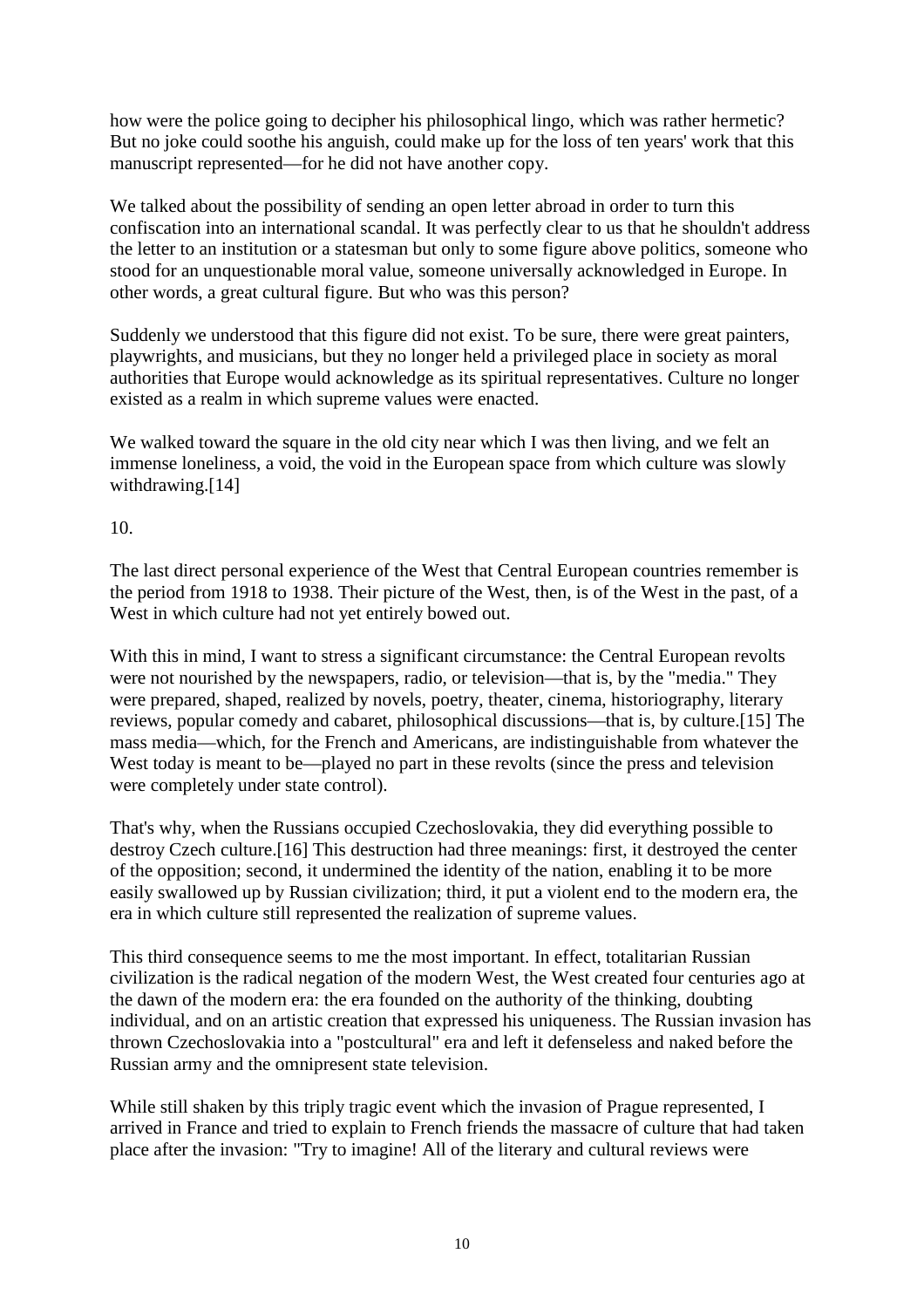liquidated! Every one, without exception! That never happened before in Czech history, not even under the Nazi occupation during the war."

Then my friends would look at me indulgently with an embarrassment that I understood only later. When all the reviews in Czechoslovakia were liquidated, the entire nation knew it, and was in a state of anguish because of the immense impact of the event.[17] If all the reviews in France or England disappeared, no one would notice it, not even their editors. In Paris, even in a completely cultivated milieu, during dinner parties people discuss television programs, not reviews. For culture has already bowed out. Its disappearance, which we experienced in Prague as a catastrophe, a shock, a tragedy, is perceived in Paris as something banal and insignificant, scarcely visible, a non-event.

## 11.

After the destruction of the Austrian empire, Central Europe lost its ramparts. Didn't it lose its soul after Auschwitz, which swept the Jewish nation off its map? And after having been torn away from Europe in 1945, does Central Europe still exist?

Yes, its creativity and its revolts suggest that it has "not yet perished." But if to live means to exist in the eyes of those we love, then Central Europe no longer exists. More precisely: in the eyes of its beloved Europe, Central Europe is just a part of the Soviet empire and nothing more, nothing more.

And why should this surprise us? By virtue of its political system, Central Europe is the East; by virtue of its cultural history, it is the West. But since Europe itself is in the process of losing its own cultural identity, it perceives in Central Europe nothing but a political regime; put another way, it sees in Central Europe only Eastern Europe.

Central Europe, therefore, should fight not only against its big oppressive neighbor but also against the subtle, relentless pressure of time, which is leaving the era of culture in its wake. That's why in Central European revolts there is something conservative, nearly anachronistic: they are desperately trying to restore the past, the past of culture, the past of the modern era. It is only in that period, only in a world that maintains a cultural dimension, that Central Europe can still defend its identity, still be seen for what it is.

The real tragedy for Central Europe, then, is not Russia but Europe: this Europe that represented a value so great that the director of the Hungarian News Agency was ready to die for it, and for which he did indeed die. Behind the iron curtain, he did not suspect that the times had changed and that in Europe itself Europe was no longer experienced as a value. He did not suspect that the sentence he was sending by telex beyond the borders of his flat country would seem outmoded and would not be understood.

Translated from the French by Edmund White

#### **Notes**

[1] The responsibility of Central European communists who, after the war, did so much to set up totalitarian regimes in their countries is enormous. But they would never have succeeded without the initiative, the violent pressure, and the international power of Russia. Just after the victory, Central European communists understood that not they but the USSR was the master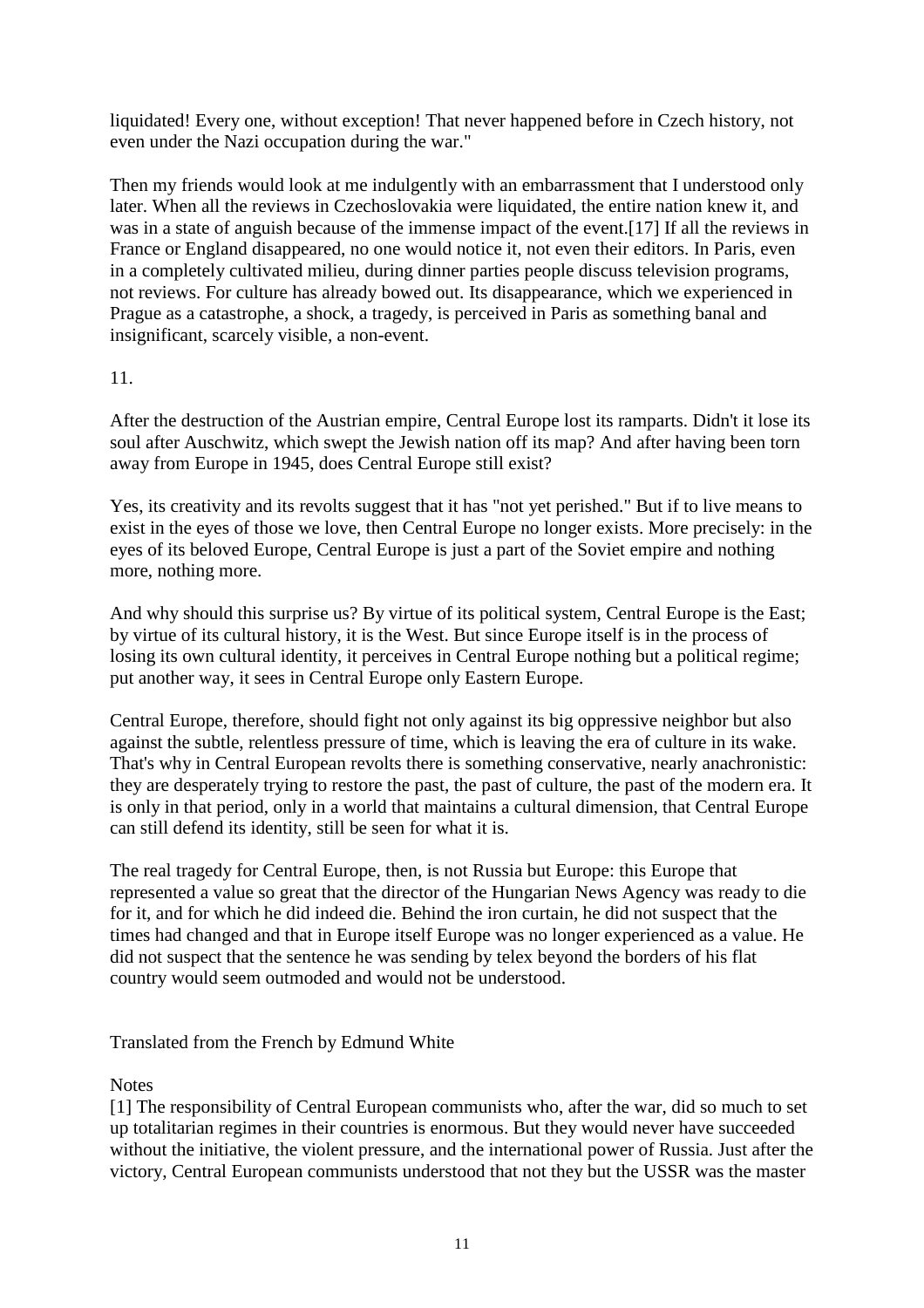of their countries; from that point began the slow decomposition of Central European regimes and parties.

[2] For the outside observer this paradox is hard to understand; the period after 1945 is at once the most tragic for Central Europe and also one of the greatest in its cultural history. Whether written in exile (Gombrowicz, Milosz), or taking the form of clandestine creative activity (in Czechoslovakia after 1968), or tolerated by the authorities under the pressure of public opinion—no matter under which of these circumstances—the films, the novels, the plays and works of philosophy born in Central Europe during this period often reach the summits of European culture.

[3] One of the great European nations (there are nearly forty million Ukrainians) is slowly disappearing. And this enormous, almost unbelievable event is occurring without the world realizing it.

[4] Leszek Kolakowski writes (Zeszyty literacke, no. 2, Paris, 1983): "Although I believe, as does Solzhenitsyn, that the Soviet system has surpassed Czarism in its oppressive character…I will not go so far as to idealize the system against which my ancestors fought under terrible conditions and under which they died or were tortured or suffered humiliations.... I believe that Solzhenitsyn has a tendency to idealize Czarism, a tendency that neither I nor, I'm sure, any other Pole can accept."

[5] The most beautiful union between Russia and the West is the work of Stravinsky, which summarizes the whole thousand-year history of Western music and at the same time remains in its musical imagination deeply Russian. Another excellent marriage was celebrated in Central Europe in two magnificient operas of that great Russophile, Leos Janácek: one of them based on Ostrovski (Katya Kabanova, 1921), and the other, which I admire immensely, based on Dostoevsky (The House of the Dead, 1928). But it is symptomatic that not only have these operas never been staged in Russia, but their very existence is unknown there. Communist Russia repudiates misalliances with the West.

[6] Czeslaw Milosz's books The Captive Mind (1953) and Native Realm (1959) are basic: the first close analyses that are not Manichaean toward Russian communism and its Drang nach West.

[7] The word "central" contains a danger: it evokes the idea of a bridge between Russia and the West. T.G. Masaryk, the founding president of Czechoslovakia, had already spoken of this idea by 1895: "It's often said that Czechs have as our mission to serve as a mediator between the West and the East. This idea is meaningless. The Czechs are not next to the East (they are surrounded by Germans and Poles, that is, the West), but also there is no need whatsoever for a mediator. The Russians have always had much closer and more direct contacts with the Germans and the French than with us, and everything the Western nations have learned about the Russians they have learned directly, without mediators."

[8] There is an amusing little book named How to be an Alien in which the author, in a chapter titled "Soul and Understatement," speaks of the Slavic soul: "The worst kind of soul is the great Slav soul. People who suffer from it are usually very deep thinkers. They may say things like this: 'Sometimes I am so merry and sometimes I am so sad. Can you explain why?' (You cannot, do not try.) Or they may say: 'I am so mysterious…. I sometimes wish I were somewhere else than where I am.' Or 'When I am alone in a forest at night and jump from one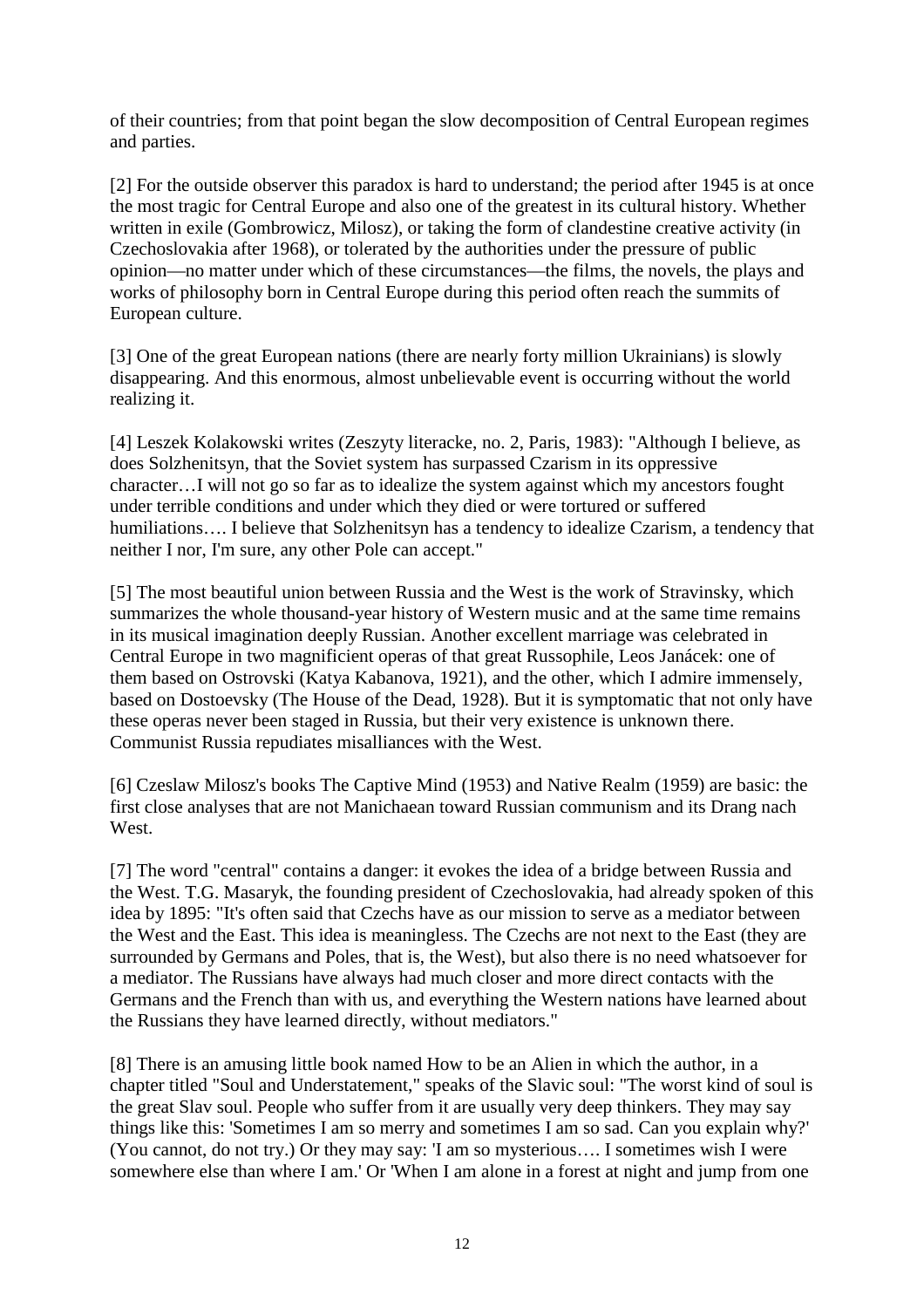tree to another, I often think that life is so strange."' Who would dare to make fun of the great Slavic soul? Of course the author is George Mikes, of Hungarian origin. Only in Central Europe does the Slavic soul appear ridiculous.

[9] Structuralist thinking started toward the end of the 1920s in the Prague Linguistic Circle. It was made up of Czech, Russian, German, and Polish scholars. During the 1930s, in this very cosmopolitan environment, Mukarovsky worked out his structuralist aesthetics. Prague structuralism was organically rooted in Czech formalism of the nineteenth century. (Formalist tendencies were stronger in Central Europe than elsewhere, in my opinion, thanks to the dominant position of music and, therefore, of musicology, which is "formalist" by its very nature.) Inspired by recent developments in Russian formalism, Mukarovsky went beyond its onesided nature. The structuralists were the allies of Prague avant-garde poets and painters (thereby anticipating a similar alliance that was created in France thirty years later). Through their influence the structuralists protected avant-garde art against the narrowly ideological interpretation that has dogged modern art everywhere.

[10] The problem of Central European culture is examined in a very important periodical published by the University of Michigan: Cross Currents: A Yearbook of Central European Culture.

[11] With this constellation of Central European writers, with Kafka, Hasek, Broch, and Musil, a new post-Proustian, post-Joycean aesthetic of the novel, it seems to me, arises in Europe. Broch is the one I personally care for the most. It's high time this Viennese novelist, one of the greatest of this century, were rediscovered.

[12] If journalism at one time seemed to be an appendix to culture, today, by contrast, culture finds itself at the mercy of journalism; it is part of a world dominated by journalism. The mass media decide who will be known and to what degree and according to which interpretation. The writer no longer addresses the public directly; he must communicate with it through the semi-transparent barrier of the mass media.

[13] Werfel's speech was not at all naive and it has not lost its relevance. It reminds me of another speech, one that Robert Musil read in 1935 to the Congress for the Defense of Culture in Paris. Like Werfel, Musil saw a danger not only in fascism but also in communism. The defense of culture for him did not mean the commitment of culture to a political struggle (as everyone else thought at the time) but on the contrary it meant the protection of culture from the mindlessness of politicization. Both writers realized that in the modern world of technology and mass media, the prospects for culture were not bright. Musil's and Werfel's opinions were very coolly received in Paris. However, in all the political and cultural discussions I hear around me, I would have almost nothing to add to what they have said, and I feel, in such moments, very close to them—I feel, in those moments, irreparably Central European.

[14] At last, after hesitating, he sent the letter after all—to Jean-Paul Sartre. Yes, he was the last great world cultural figure: on the other hand, he is the very person who, with his theory of "engagement," provided, in my opinion, the theoretical basis for the abdication of culture as an autonomous force, particular and irreducible. Despite what he might have been, he did respond promptly to my friend's letter with a statement published in Le Monde. Without this intervention, I doubt whether the police would have finally returned (nearly a year later) the